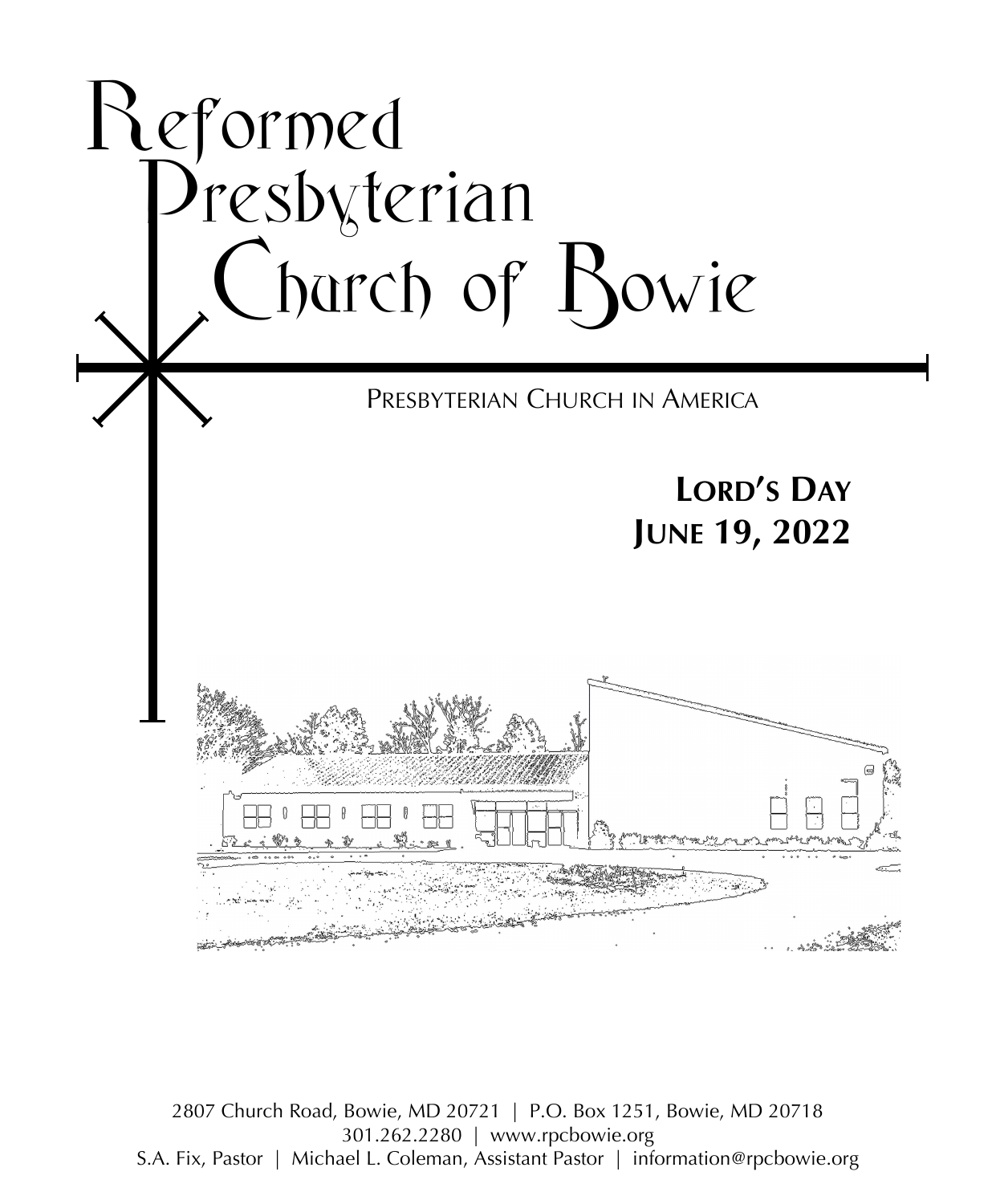# Welcome

#### **A NOTE FROM OUR PASTOR**

*We are so glad* 

*you are here!* Welcome to Reformed Presbyterian Church of Bowie! We're glad you are able to join our church family today as we do what we were made to do together, namely glorify and enjoy God.

Weekly worship is the center of our life together as the body of Christ, as we meet with God and are spiritually nourished and built up by his Word and Sacraments, which focus our attention on the Good News of Jesus Christ. We want to do this as he tells us he wants us to in the Bible, so our worship seeks to reflect that.

We would love to meet you and for you to get to know us, so please plan to stay after worship for some coffee and tea in the foyer and our discipleship classes for all ages that follow worship.

Warmly,

Pastor Fix

### **FOR YOUR FAMILY**

We believe in families worshipping together so we welcome children of all ages to be with us during the whole worship service.

**Discipleship** is offered for all ages immediately after the morning worship service. We have classes for children age 4 through 12th grade in the classrooms. For adults we have either a class or sermon discussion in the big meeting room.

**Evening Worship** meets every Sunday at 6:00 PM, except on the first Sunday, when we have Hymn Sing.

**Audio recordings** of morning and evening sermons are available on our website, *www.rpcbowie.org.*

Please remember to silence your **mobile devices** during the worship services.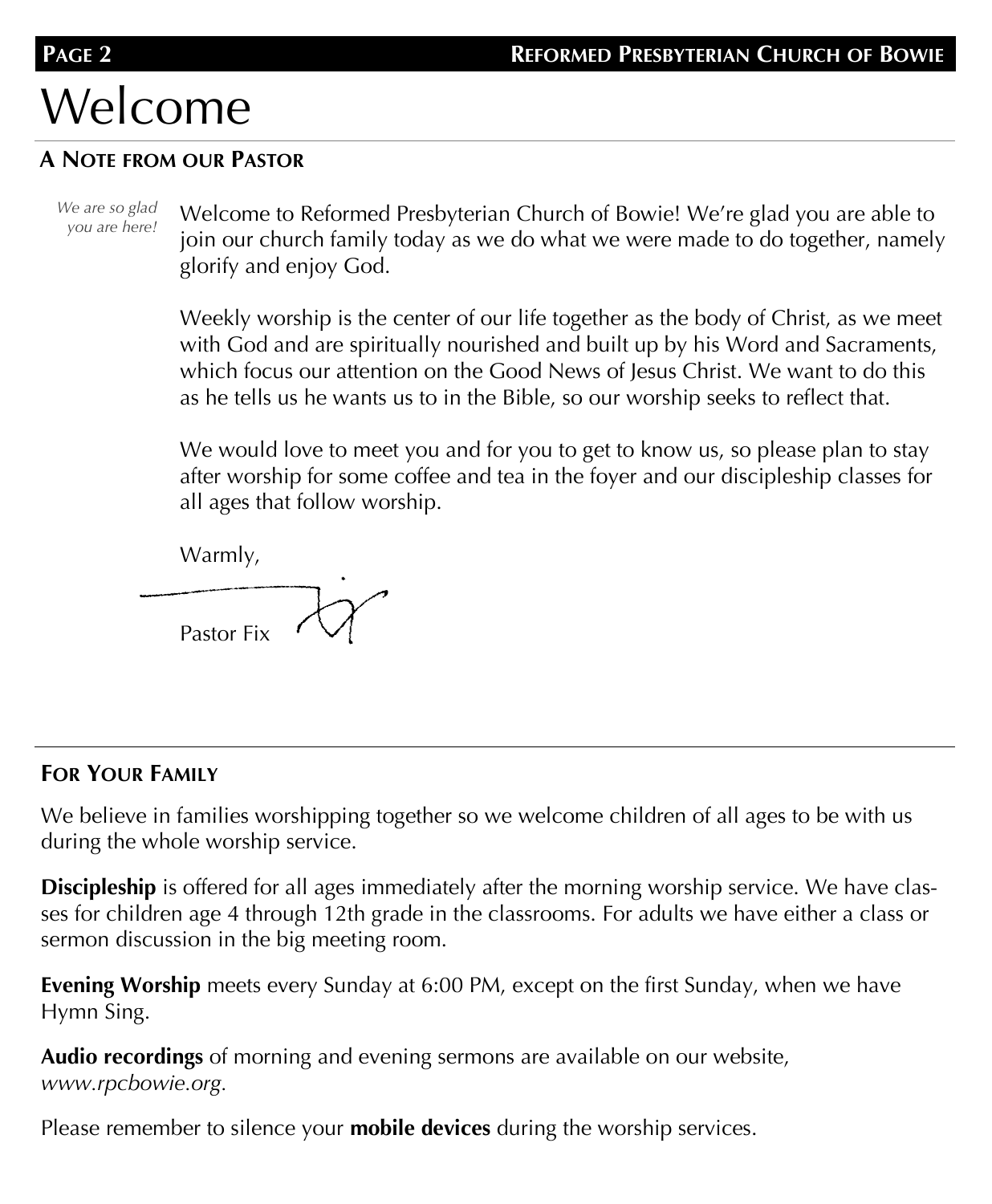### **SUNDAY, JUNE 19, 2022 PAGE 3**

# Order of Worship

### **COMING BEFORE THE THRONE OF GOD**

| God invites us to<br>worship him in spirit<br>and in truth                                                                               |                                                                                                                                                                                                                                                                                                                                                                    |
|------------------------------------------------------------------------------------------------------------------------------------------|--------------------------------------------------------------------------------------------------------------------------------------------------------------------------------------------------------------------------------------------------------------------------------------------------------------------------------------------------------------------|
| We praise God<br>through song                                                                                                            |                                                                                                                                                                                                                                                                                                                                                                    |
| We praise God<br>through prayer while<br>acknowledging our<br>need of forgiveness and<br>renewal through the<br>cleansing blood of Jesus | Our Father Who art in heaven, hallowed be Thy name.<br>Thy kingdom come.<br>Thy will be done on earth, as it is in heaven.<br>Give us this day our daily bread.<br>And forgive us our debts, as we forgive our debtors.<br>And lead us not into temptation, but deliver us from evil;<br>For Thine is the kingdom, and the power, and the glory, forever.<br>Amen. |
| God reminds us of his<br>promise of forgiveness<br>in Christ                                                                             |                                                                                                                                                                                                                                                                                                                                                                    |
|                                                                                                                                          | Gloria Patri (#735)                                                                                                                                                                                                                                                                                                                                                |



#### **RECEIVING GOD'S WORD**

| God speaks to us<br>through his Word read<br>and preached |            |
|-----------------------------------------------------------|------------|
|                                                           |            |
| Space for notes is<br>provided on page 7                  | Pastor Fix |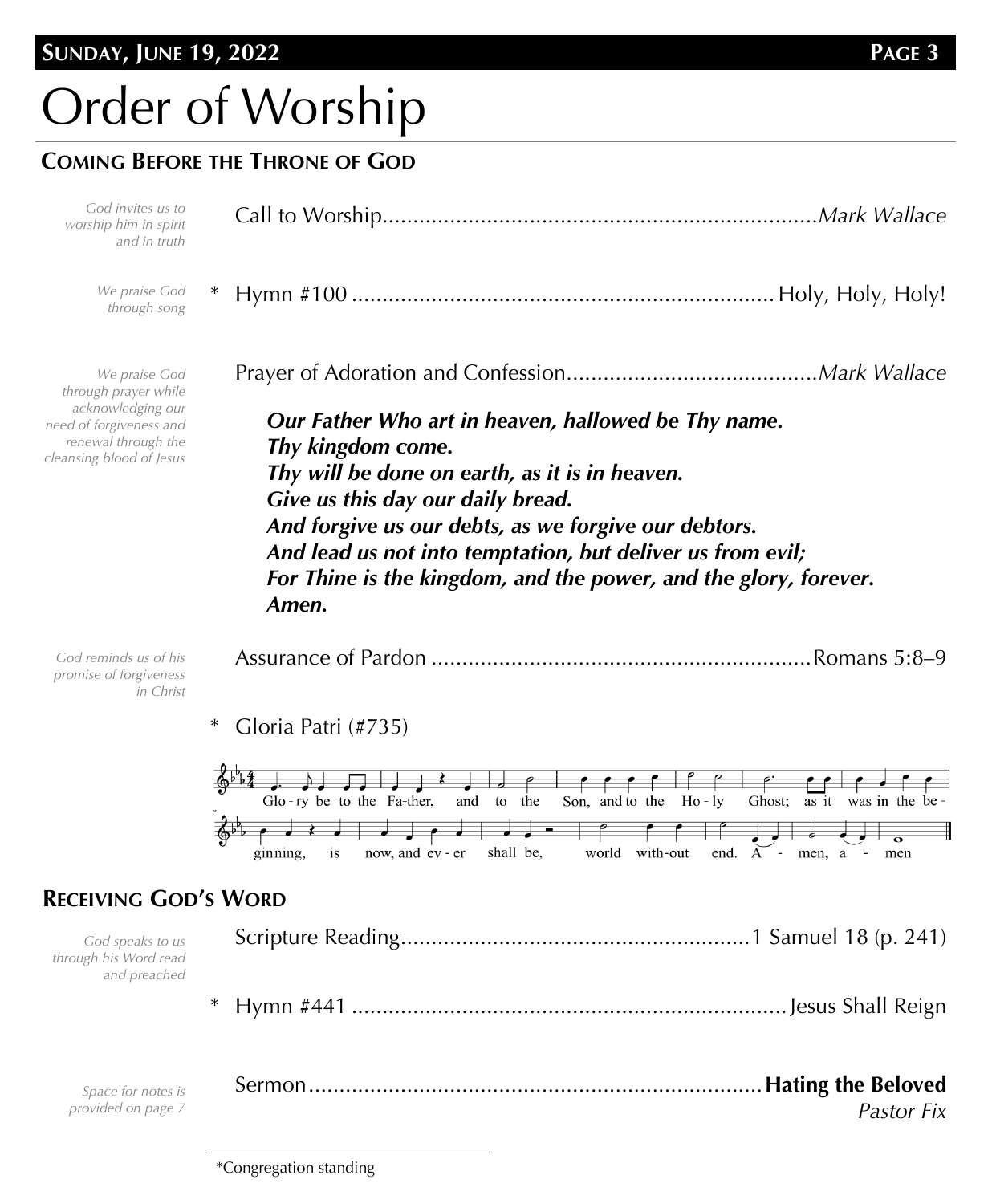# Order of Worship *(cont.)*

*We prepare to receive the visible Gospel in the Supper*

*We confess our faith together with the broader church today and the church of ages past*

|--|--|--|--|--|--|--|

\* Confession of Faith ..........................................................The Nicene Creed

*I believe in one God the Father Almighty, Maker of heaven and earth, and of all things visible and invisible; and in one Lord Jesus Christ, the only begotten Son of God, begotten of His Father before all worlds; God of God, Light of Light, very God of very God; begotten, not made, being of one substance with the Father; by Whom all things were made; Who, for us men, and for our salvation, came down from heaven and was incarnate by the Holy Spirit of the virgin Mary and was made man, and was crucified also for us under Pontius Pilate. He suffered and was buried; and the third day He rose again, according to the Scriptures; and ascended into heaven, and sits at the right hand of the Father. And He shall come again with glory to judge both the quick and the dead; Whose kingdom shall have no end.* 

*And I believe in the Holy Spirit, the Lord and giver of life, Who proceeds from the Father and the Son; Who with the Father and the Son together is worshipped and glorified, Who spoke by the prophets.* 

*And I believe in one holy catholic and apostolic church; I acknowledge one baptism for the remission of sins; and I look for the resurrection of the dead, and the life of the world to come. Amen.†*

*We receive the grace of the Gospel in the visible form of bread and wine*

|--|--|

*We use both prepackaged elements with a wafer and grape juice as well as carefully prepared gluten-free bread and wine (center trays) or grape juice (outside trays). Please come forward by*  row beginning with the front rows using the center aisle to pick up the elements and return to *your seats by the side aisles. Please hold the elements until all have received them, so that we can partake together.*

#### **RESPONDING TO GOD'S WORD**

*We respond in praise for the blessings received in the Gospel*

\* Hymn (p. 6)......................................... My Heart is Filled with Thankfulness

<sup>\*</sup>Congregation standing

<sup>†</sup>The word "catholic" with a lower case "c" means "universal."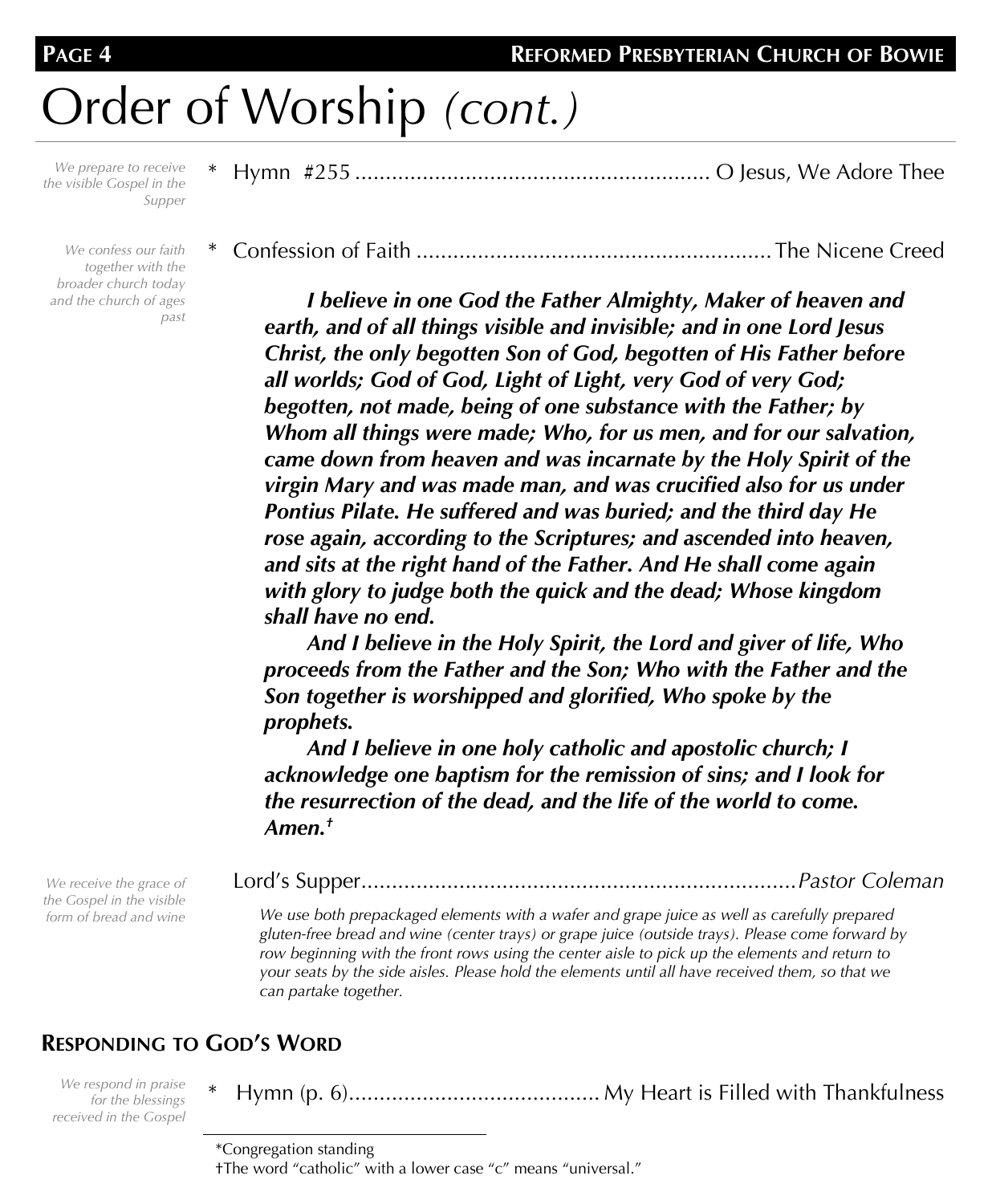### **SUNDAY, JUNE 19, 2022 PAGE 5**

*We give thanks and* 

# Order of Worship *(cont.)*

*bring our needs to God* **Offering** *We give a portion back as thanks to God* \* Doxology (#731)  $\Omega$  $\Omega$ 



Prayer of Thanksgiving and Intercession ............................. *Bruce Buchanan*

*God sends us out with his blessing*

\* Amen (#739)

\*Congregation standing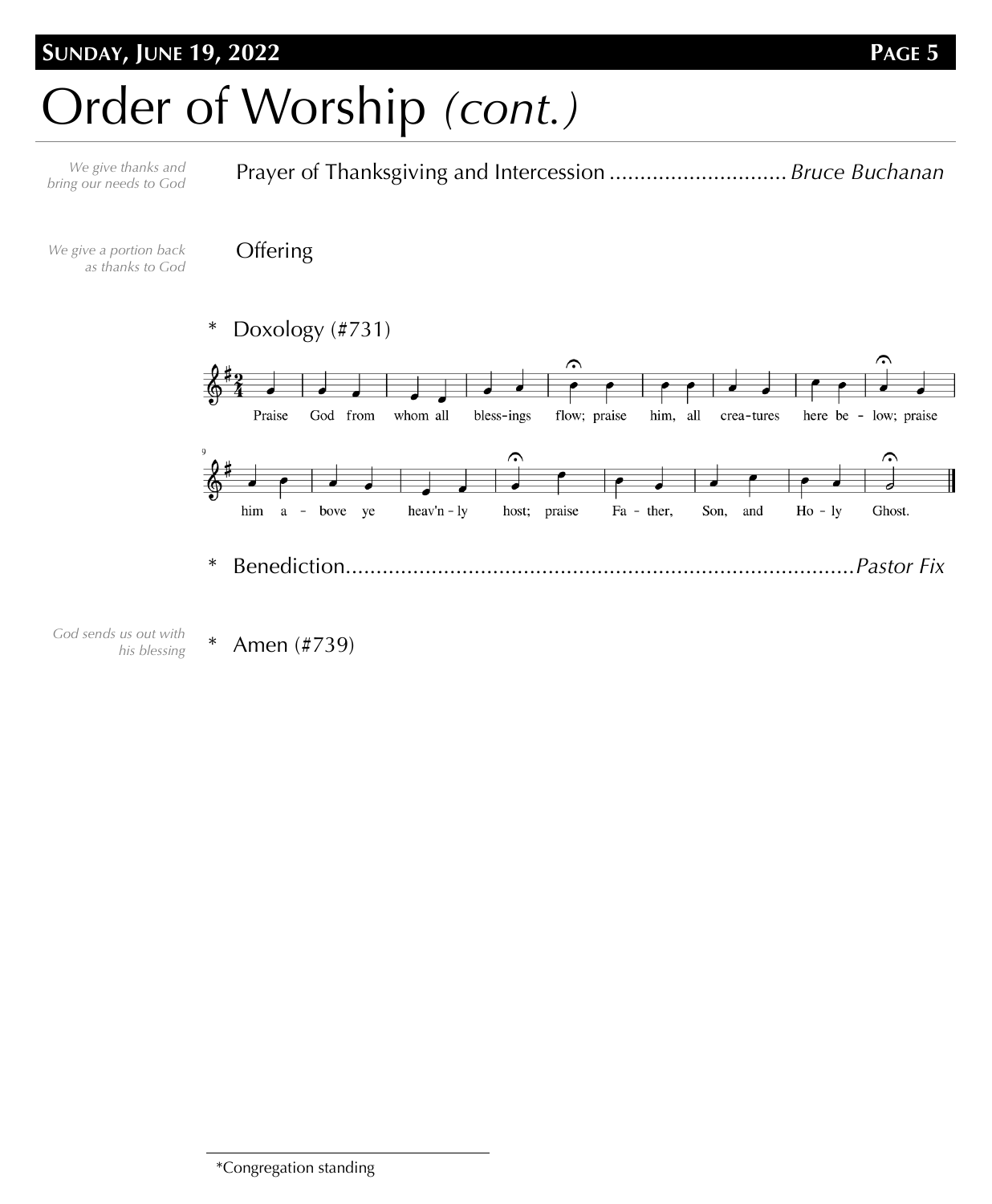## **MY HEART IS FILLED WITH THANKSFULNESS**

Words and Music by Stuart Townend and Keith Getty

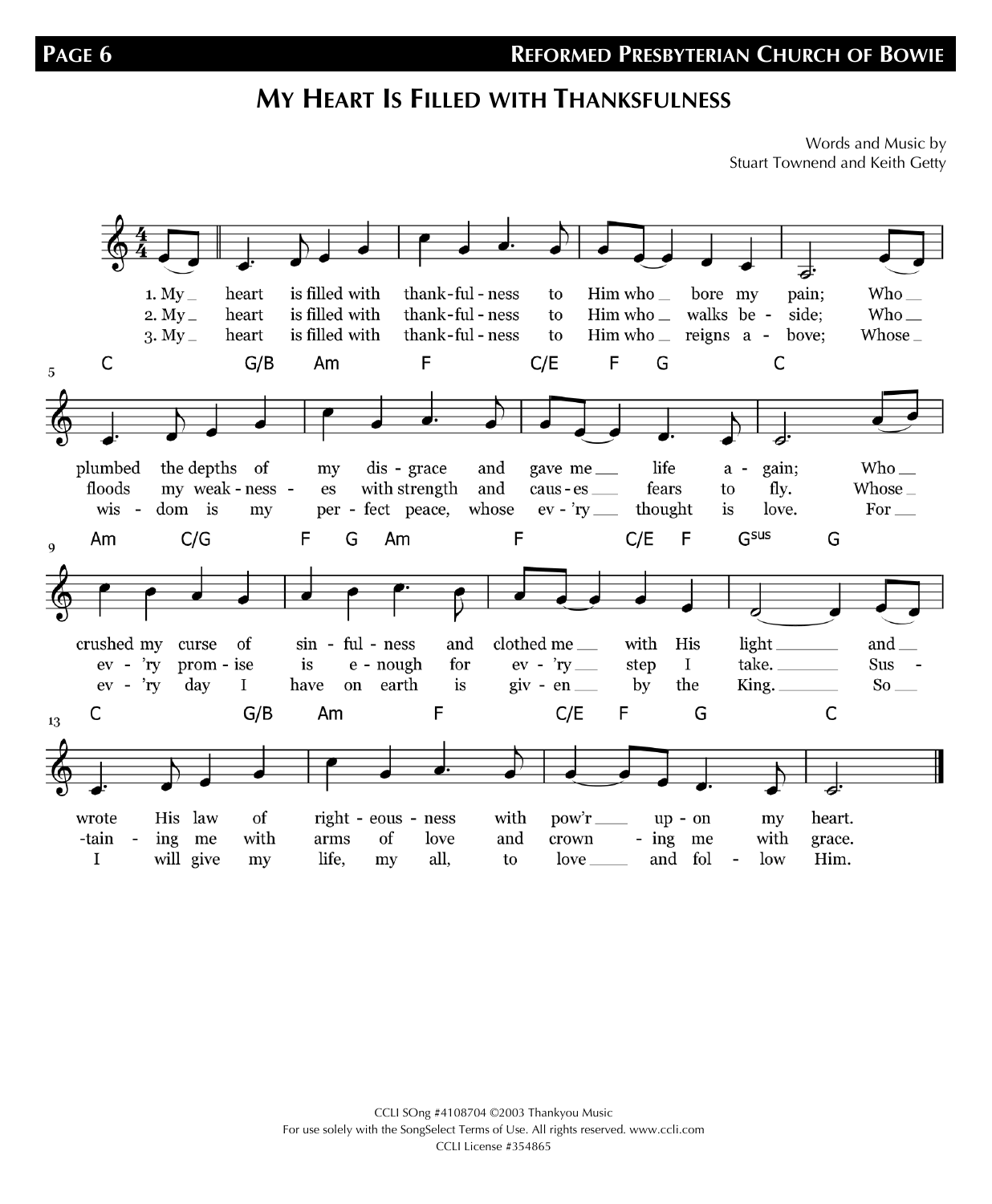# Sermon Notes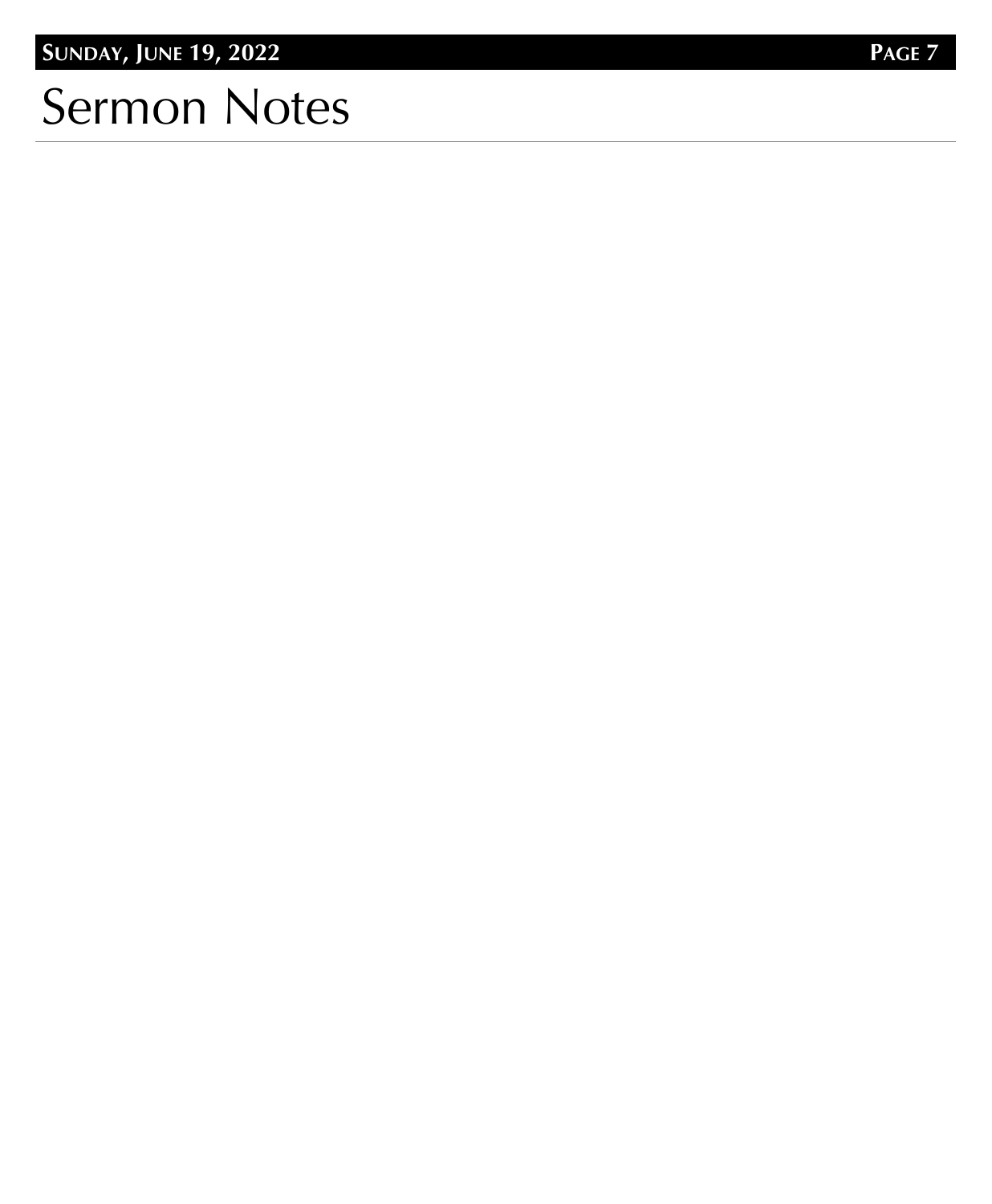# Evening Worship

|              | God invites us to<br>worship him in spirit<br>and in truth           |
|--------------|----------------------------------------------------------------------|
|              | We praise God through<br>song                                        |
|              | We invite God's<br>presence as we worship<br>him                     |
| $\ast$       |                                                                      |
|              | God speaks to us<br>through the reading and<br>preaching of his Word |
| Kyle DeHaven | Space for notes is<br>provided on page 7                             |
| ∗            | We respond in thanks<br>and praise                                   |
| $\ast$       | God sends us out with<br>his blessing                                |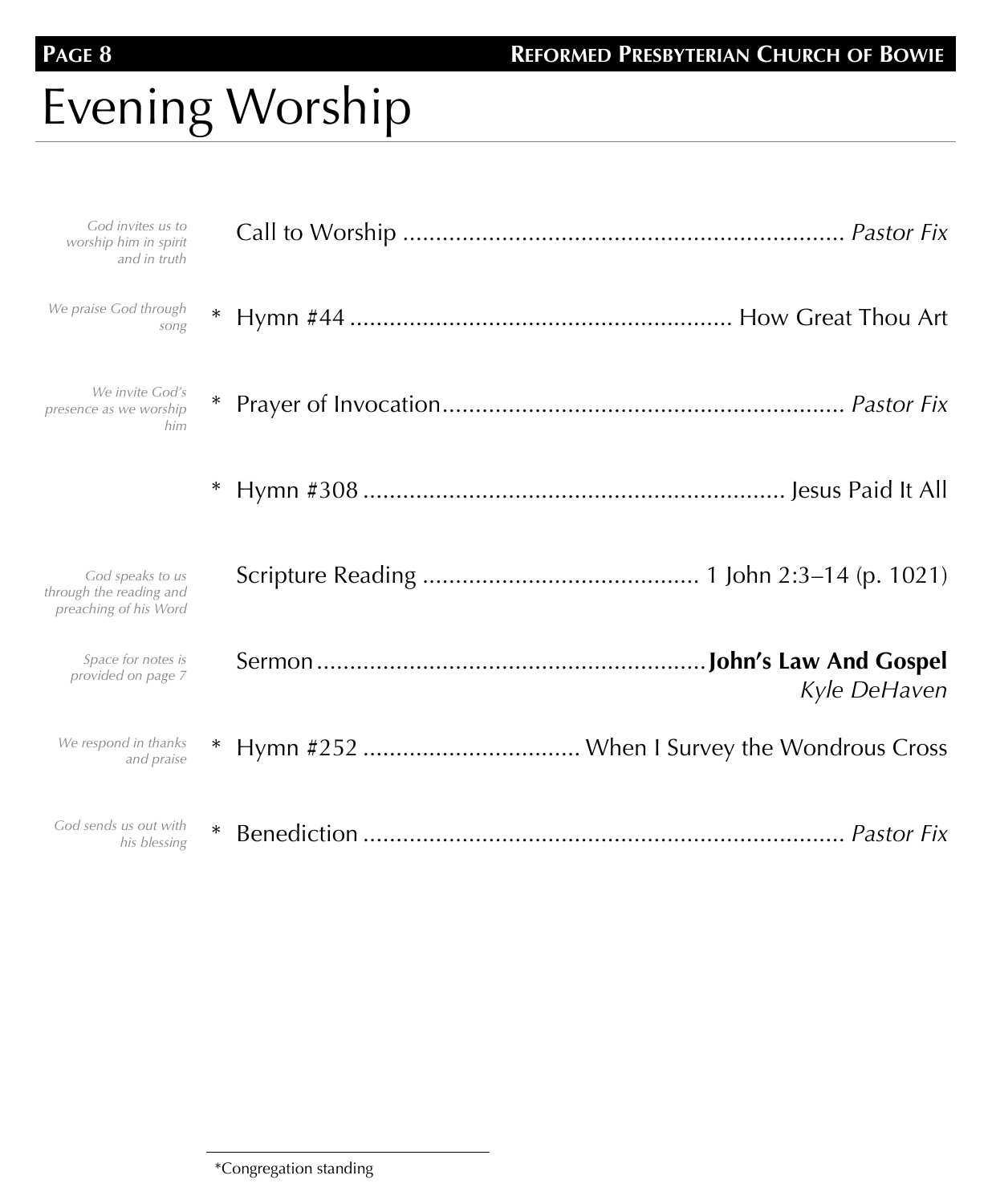# Next Two Weeks at a Glance

#### **THIS WEEK 6/19 – 6/25**

| <b>SUNDAY 6/19</b>          | Morning Worship, 10:00 AM<br>Discipleship for All Ages, 11:45 AM<br>Evening Worship, 6:00 PM   |
|-----------------------------|------------------------------------------------------------------------------------------------|
| MONDAY 6/20                 | Women's Summer Bible Study, 7:00 PM                                                            |
| <b>WEDNESDAY 6/22</b>       | <b>Prayer Meeting Videoconference, 7:30 PM</b>                                                 |
| <b>FRIDAY 6/24</b>          | Men's Study Videoconference, 7:00 AM                                                           |
| <b>NEXT WEEK 6/26 - 7/2</b> |                                                                                                |
| SUNDAY 6/26                 | Morning Worship, 10:00 AM<br>Discipleship for All Ages, 11:45 AM<br>Graduates' Dinner, 5:00 PM |
| MONDAY 6/27                 | Women's Summer Bible Study, 7:00 PM                                                            |
| <b>WEDNESDAY 6/29</b>       | Prayer Meeting Videoconference, 7:30 PM                                                        |
| THURSDAY 6/30               | College / Career Bible Study, 7:00 PM at the Fixes'                                            |
| FRIDAY 7/1                  | Men's Study Videoconference, 7:00 AM                                                           |
| <b>SATURDAY 7/2</b>         | Men's Study, 8:30 AM at the Podiyans'                                                          |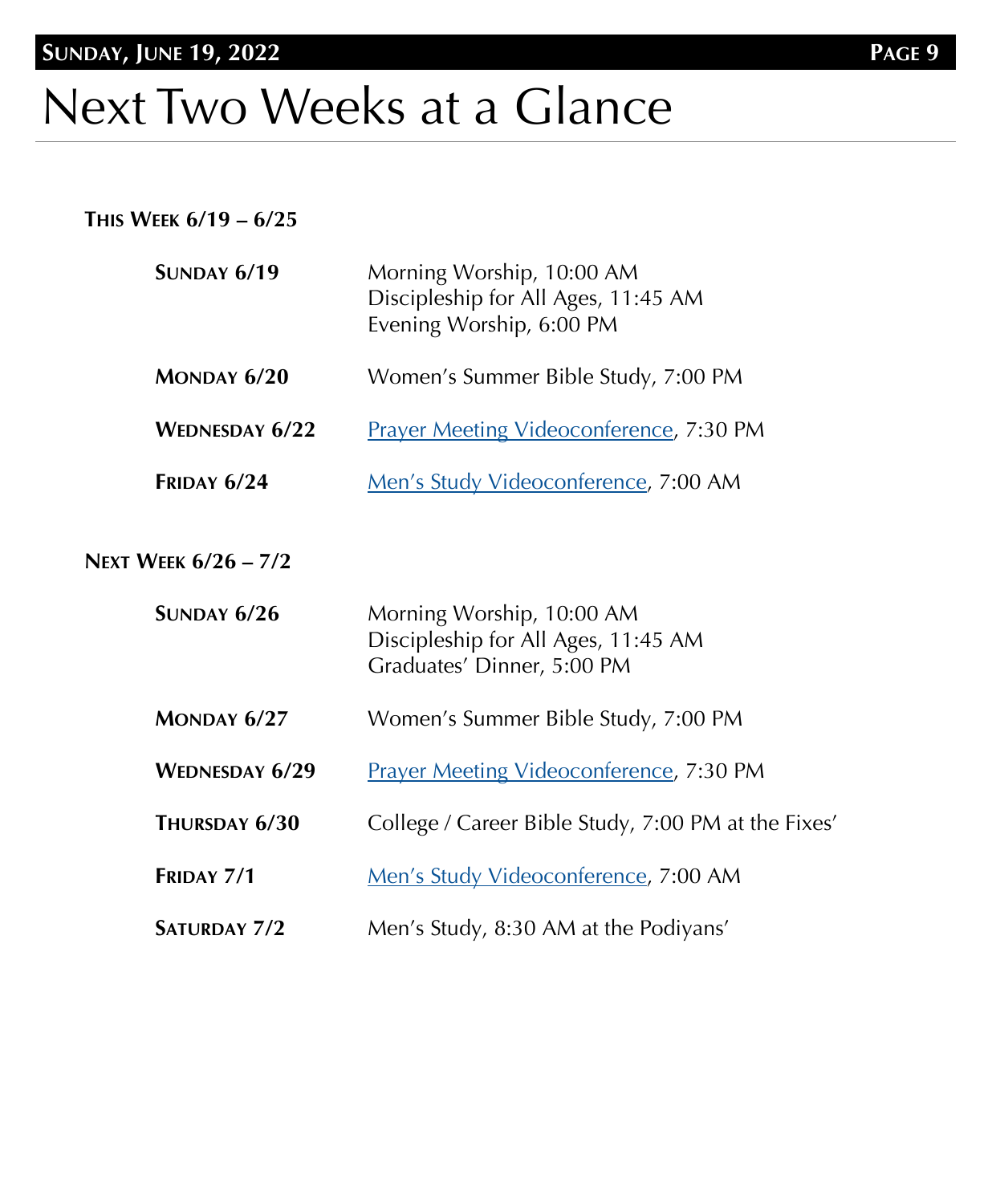```
PAGE 10 REFORMED PRESBYTERIAN CHURCH OF BOWIE
```
# Preparation for Next Lord's Day

| <b>SERMON TITLE:</b> | "The Priority and Necessity of Love"                                                                                                                                                                                           |  |
|----------------------|--------------------------------------------------------------------------------------------------------------------------------------------------------------------------------------------------------------------------------|--|
| <b>SERMON TEXT:</b>  | 1 Corinthians 13                                                                                                                                                                                                               |  |
| <b>PREACHER:</b>     | Pastor Coleman                                                                                                                                                                                                                 |  |
| <b>MONDAY</b>        | 1 Corinthians 13<br>See the importance and priority of love in our lives as Christians.                                                                                                                                        |  |
|                      | How does that affect your daily life? Or how should it?                                                                                                                                                                        |  |
| <b>TUESDAY</b>       | John 15:1-17; 14:23; Psalm 119:1-16; Galatians 2:20;<br><b>Revelation 3:20</b>                                                                                                                                                 |  |
|                      | We are called to abide in Christ. What does that mean? How do we<br>do that? How do you do that?                                                                                                                               |  |
| <b>WEDNESDAY</b>     | Matthew 22:36-38; Psalms 42; 63:1-8; 73:23-28<br>What does it mean to love the Lord your God with all your heart<br>and with all your soul and with all your mind? Apply to your life.                                         |  |
| <b>THURSDAY</b>      | John 13:34, 35; 1 John 4:7-21; Hebrews 10:24, 25<br>Why is it so important that we love our Christian brothers and<br>sisters? What are the specific ways you do that?                                                         |  |
| <b>FRIDAY</b>        | Matthew 22:39; Leviticus 19:17, 18; Luke 10:25-37<br>We are instructed to love our neighbor as ourselves. What does that<br>mean? How does that apply to your daily life?                                                      |  |
| <b>SATURDAY</b>      | Matthew 5:43-49; Romans 12:14-21; Acts 26<br>We are commanded to "love your enemies and pray for those who<br>persecute you"! Sounds crazy! Why are we called to do this? How<br>are we to apply this in our day to day lives? |  |